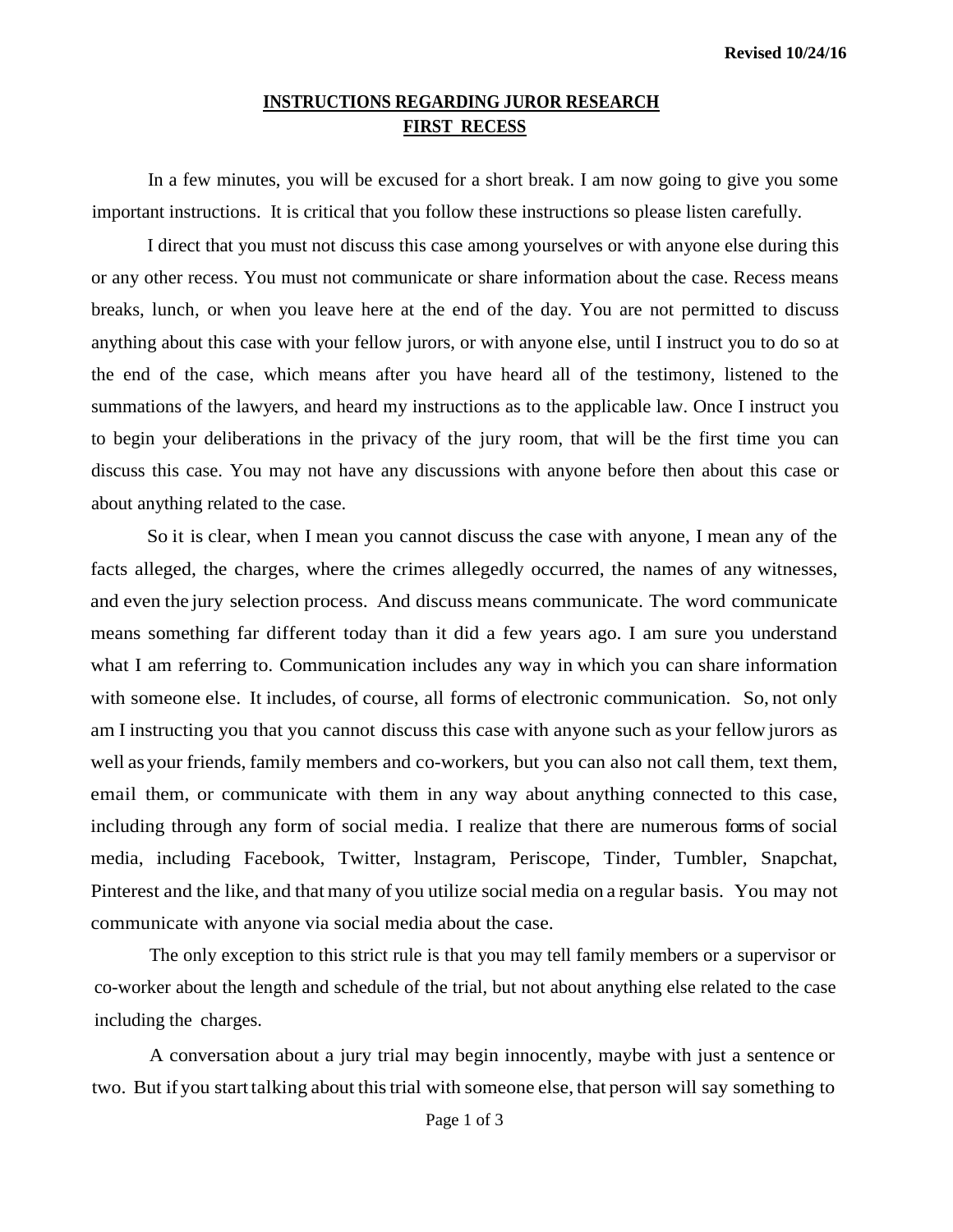## **INSTRUCTIONS REGARDING JUROR RESEARCH FIRST RECESS**

you that might affect your thinking about the facts of thiscase. That would obviously be unfair to both parties in this case because what some other person says to you outside this courtroom is not evidence and cannot be considered by you.

I instruct you further that you cannot read, or have anyone tell you about something they have read, in the newspaper, on-line, nor can you search the Internet for any media accounts about this trial or about any issues even remotely related to this trial. You are also prohibited from searching the Internet about any persons, topics or places related to this case, or even reading blogs about anything concerning this case.

I also instruct you not to visit the scene of the incident or try to view it on the Internet through Mapquest or Google Earth type sites. You must not, under any circumstances, do any legal or factual research about anyone or any topic connected to this case. You are NOT here as investigators - you are here as judges of the facts.

If you are sworn as jurors in this case, and some of you will be, you will become the sole judges of the facts, so you must remain impartial throughout the trial. You must decide the facts of this case based solely on the evidence produced in this courtroom. It would be unfair and a violation of the oath that many of you will take as jurors to base your decision about the facts of this case upon something that was said to you, or discovered by you, outside this courtroom. You will hear me use the word integrity many times. The reasons for all of these critical instructions is to protect the integrity of the trial, and to assure that both sides receive a fair trial, from fair and impartial jurors.

Also, you must understand that no one is permitted to talk to you about thiscase outside the courtroom. If you should see any of the attorneys, the defendant or witnesses in the hallway and they do not greet you, do not be offended or think that they are being rude. They are not permitted to talk to you. Also, ifanyone approaches you and tries to talk about this case, do not tell any of the other jurors but report that to one of the sheriff s officers immediately. That officer will then inform me and I will take the appropriate steps. Again, the reason for these rules is to protect the integrity of the trial.

Lastly, if you are excused, you must return to the jury assembly room on the fourth floor of the other building. If you are excused, do not discuss with other jurors in the jury assembly room your experience here and, of course, do not discuss anything about the case.

Some of you may be wondering why I feel so strongly about everyone following these rules. So, let me explain to you why these instructions are so important, and must be followed, and